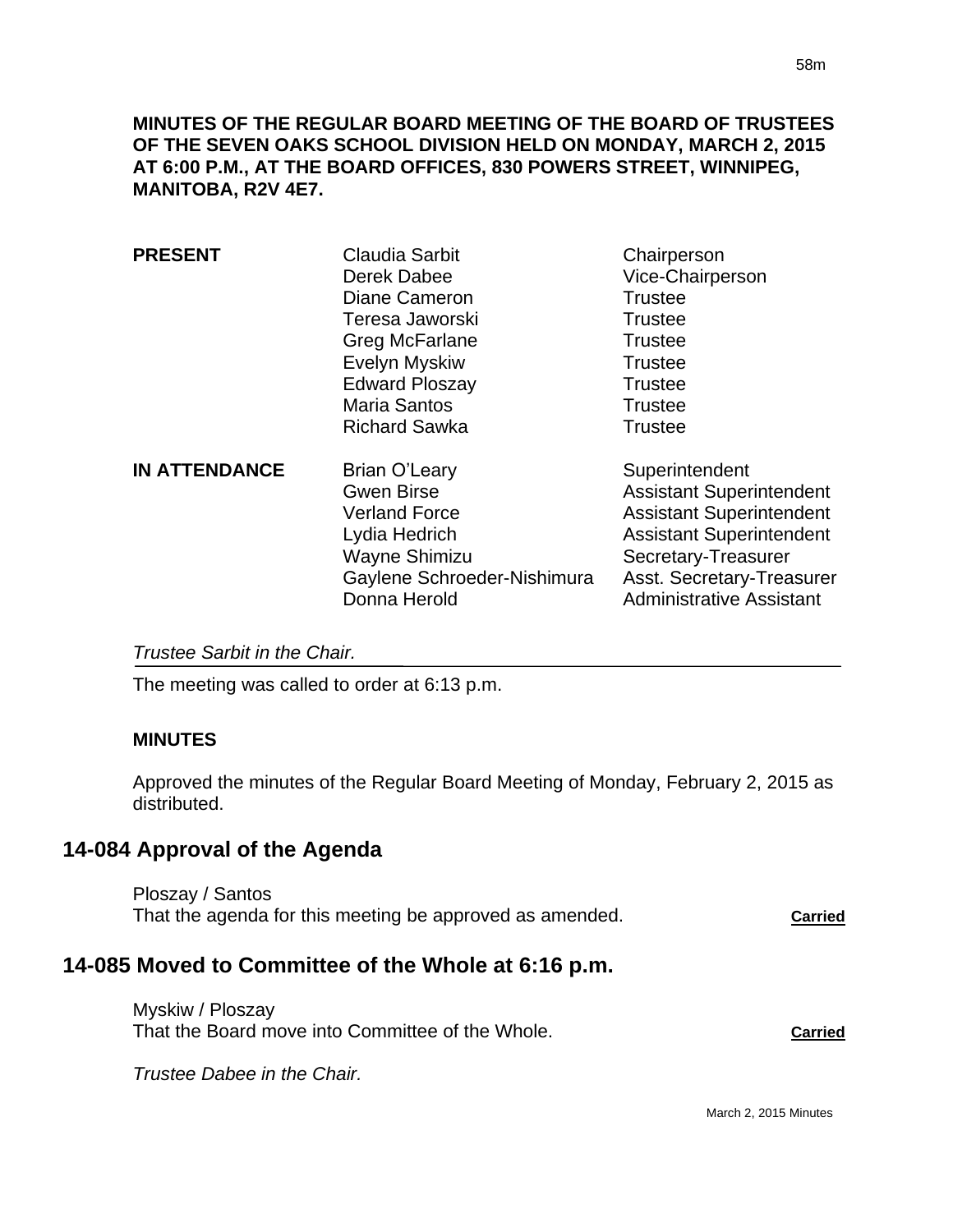### **OFFICER'S REPORTS**

Trustee Jaworski reported on developments arising from EA7oaks collective bargaining.

### **SUPERINTENDENTS' PERSONNEL REPORT**

## **14-086 Superintendents' Personnel Report**

Jaworski / Ploszay That the Superintendents' Personnel Report be ratified. **Carried**

#### ADMINISTRATOR RETIREMENTS

The following administrators gave notice of intent to retire June 30, 2015:

Jacky Molyneux **Darlene Roberts** 

Janice Hill gave notice of intent to retire December 31, 2015.

#### TEACHER APPOINTMENTS

Lia Baffour-Awuah was appointed to full-time (1.00) Teacher General (Permanent) contract effective September 8, 2015.

The following were appointed to Limited Teacher-General (term) contracts effective September 8, 2015 to June 30, 2016:

Joy Bazin (1.00) Laura Kilbrai (1.00) Lindsay Dewit (1.00) Celeste Perrin (1.00) Laurel Howard (.50)

Asifa Bokhari (1.00) Dara Labossière (1.00) Zoe Brittain (1.00) Nicolas Messner (1.00) Jalin Desloges (1.00) Lynnette Navarro (1.00) Lane Gibson (1.00) Kirstine Reyes (1.00)

Jennifer Babcock was appointed to a full-time (1.00) Limited Teacher-General (Term) contract effective February 17, 2015 to June 30, 2015.

Amandeep Badhan was appointed to a full-time (1.00) Limited Teacher-General (Term) contract effective January 15, 2015 to March 27, 2015.

Jasdeep Bhangu was appointed to a part-time (.50) Limited Teacher-General (Term) contract effective February 24, 2015 to June 30, 2015.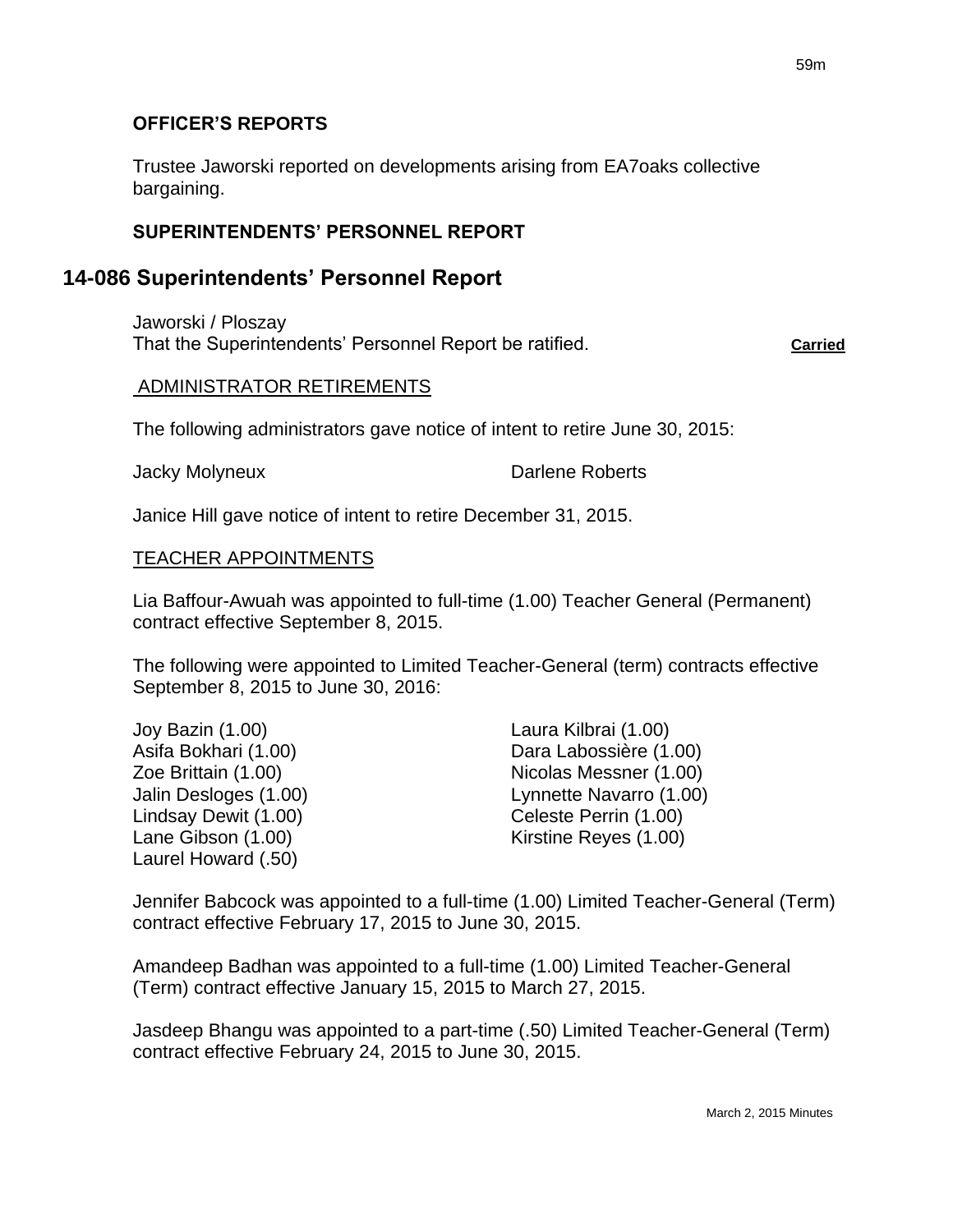Jordana Etkin was appointed to a full-time (1.00) Limited Teacher-General (Term) contract effective February 26, 2015 to June 30, 2015.

Jessica Robertson was appointed to a full-time (1.00) Limited Teacher-General (Term) contract effective February 13, 2015 to June 30, 2015.

Caitlin Shand was appointed to a full-time (1.00) Limited Teacher-General (Term) contract effective February 23, 2015 to June 30, 2015.

#### CLINICIAN APPOINTMENT

Jodi Bachmier was appointed to a part-time (.20) Limited Teacher-General (Term) contract effective February 17, 2015 to June 30, 2015.

#### SUBSTITUTE TEACHER APPOINTMENTS

| Carlos Martin  | Darlene Selsky        |
|----------------|-----------------------|
| Sandra McGlynn | <b>Paul Taillefer</b> |
| Roswitha Nowak |                       |

#### TEACHER RETIREMENTS

The following teachers gave notice of intent to retire effective June 30, 2015:

| Donna Babick    | <b>Maurice Parobec</b> |
|-----------------|------------------------|
| Debra Boyko     | Karen Romanoff         |
| Susan Denhard   | Lynne Shapiro          |
| Patti Germann   | <b>Paul Stewart</b>    |
| Eda Korchynski  | Lori Ward              |
| Terri MacKenzie | Louise Welsh           |
| Roman Matwyczuk | Dawn Wilson            |

Matilde Johnen gave notice of intent to retire effective January 15, 2015.

Murray Boyko gave notice of intent to retire effective May 31, 2015.

Shannon Plischke gave notice of intent to retire effective September 30, 2015.

The following teachers gave notice of intent to retire effective December 31, 2015:

Diane Sigvaldason Greg Wazney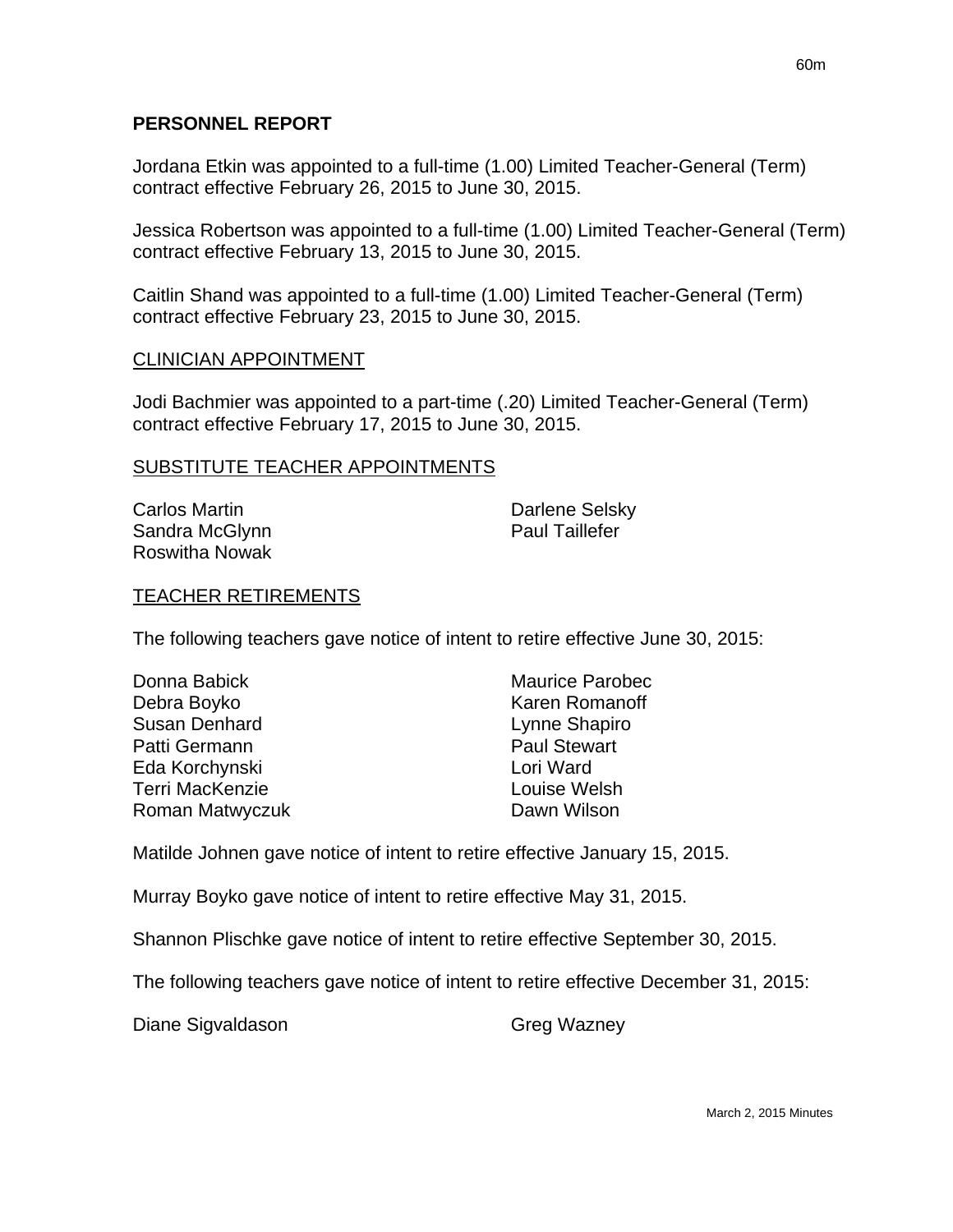### CLINICIAN RESIGNATION

Warren Persowich gave notice of intent to resign effective June 30, 2015.

#### TEACHER RESIGNATIONS

The following teachers gave notice of intent to resign effective June 30, 2015:

Marie-Claude Ferré **Rachelle Regnier** Rachelle Regnier

Marley Dewar gave notice of intent to resign effective January 23, 2015.

### TEACHER MATERNITY AND PARENTAL LEAVES

Jasmine Goyal was granted maternity and parental leave effective April 13, 2015 to April 11, 2016.

Brooklyn Linnick was granted maternity and parental leave effective May 11, 2015 to June 30, 2016.

Jeanette Mantolino was granted maternity and parental leave effective May 18, 2015 to May 16, 2016.

Kimberley McDonald was granted maternity and parental leave effective April 6, 2015 to April 3, 2016.

Chantal Morin was granted maternity and parental leave effective June 13, 2015 to June 30, 2016.

### EDUCATIONAL ASSISTANT MATERNITY AND PARENTAL LEAVE

Amanda Chrapchynski was granted maternity and parental leave effective February 20, 2015 to February 21, 2016.

#### EDUCATIONAL ASSISTANT RESIGNATION

Peter Makadi gave notice of intent to resign effective March 1, 2015.

### LIBRARY TECHNICIAN RETIREMENT

Nancy Vandenberg gave notice of intent to retire effective July 17, 2015.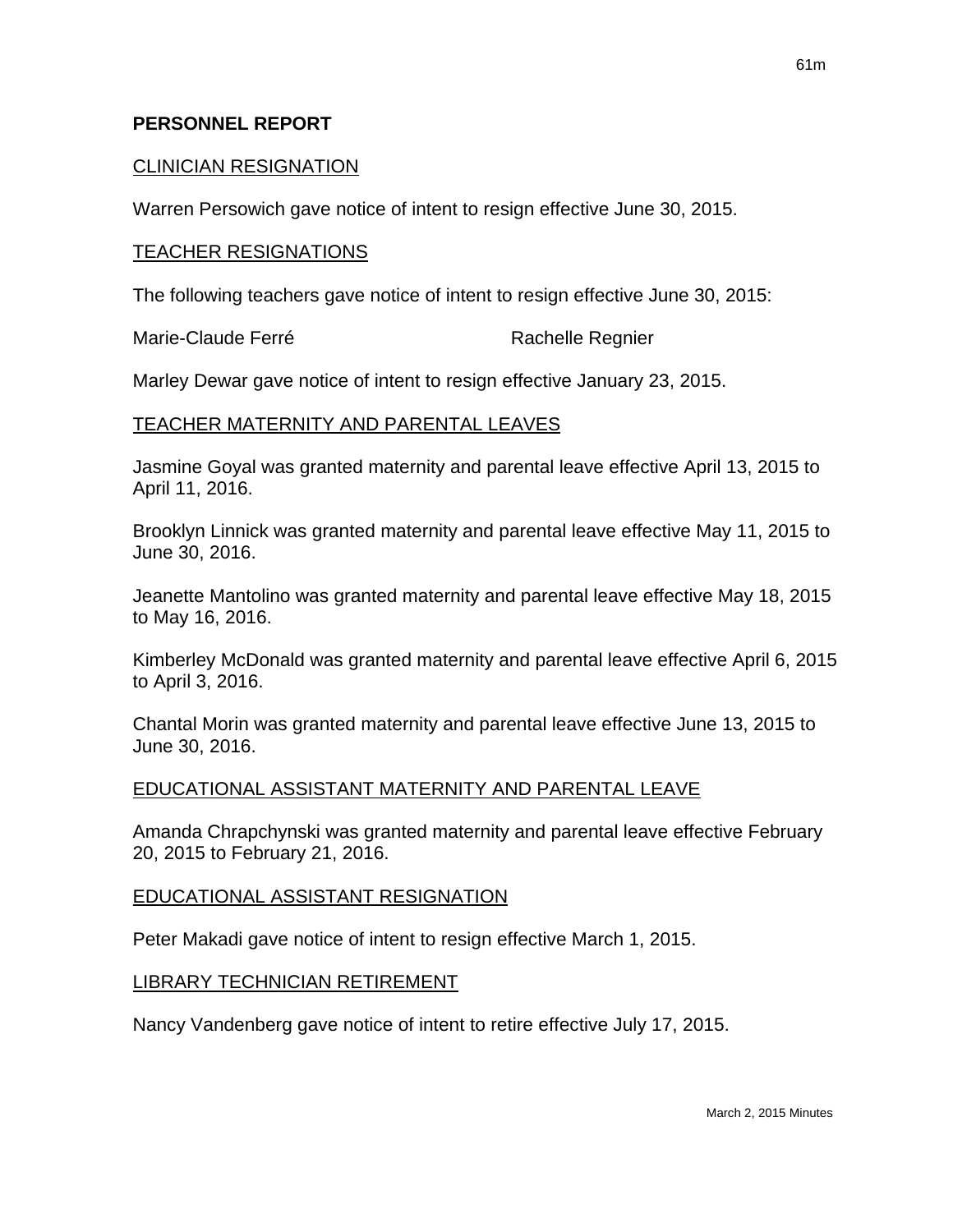### SECRETARY-CLERICAL APPOINTMENT

Darlah Klassen was appointed to the position of Payroll/Accounting Clerk, full-time (7 hours per day) effective February 25, 2015.

#### SECRETARY-CLERICAL RETIREMENT

Olga Strashok gave notice of intent to retire effective June 30, 2015.

#### CUSTODIAN APPOINTMENT

Freddie Dela Cruz was appointed to the position of Custodian, full-time, (8 hours per day) effective February 17, 2015.

#### CUSTODIAN PARENTAL LEAVE

Gilbert Creencia was granted parental leave effective March 16, 2015 to May 24, 2015.

#### VOLUNTEER COORDINATOR RESIGNATION

Awit Marcelino gave notice of intent to resign effective June 30, 2015.

#### STUDENT PARENT SUPPORT WORKER RESIGNATIONS

The following Student Parent Support Workers gave notice of intent to resign effective June 30, 2015:

Gazelle Manuel **Ariel Nash** Ariel Nash

### COMMUNITY COORDINATOR APPOINTMENT

Kimberly Morin was appointed to the position of Community Coordinator, part-time (17.5 hours per week), term effective February 17, 2015 to June 26, 2015.

#### SETTLEMENT WORKER RESIGNATION

Sally Nelson gave notice of intent to resign effective January 31, 2015.

#### SUPERINTENDENTS' PERSONNEL REPORT MOTION

The following Superintendents' Personnel Report motion was rescinded:

#14-066 - Sally Nelson leave of absence, without pay, effective February 2, 2015 to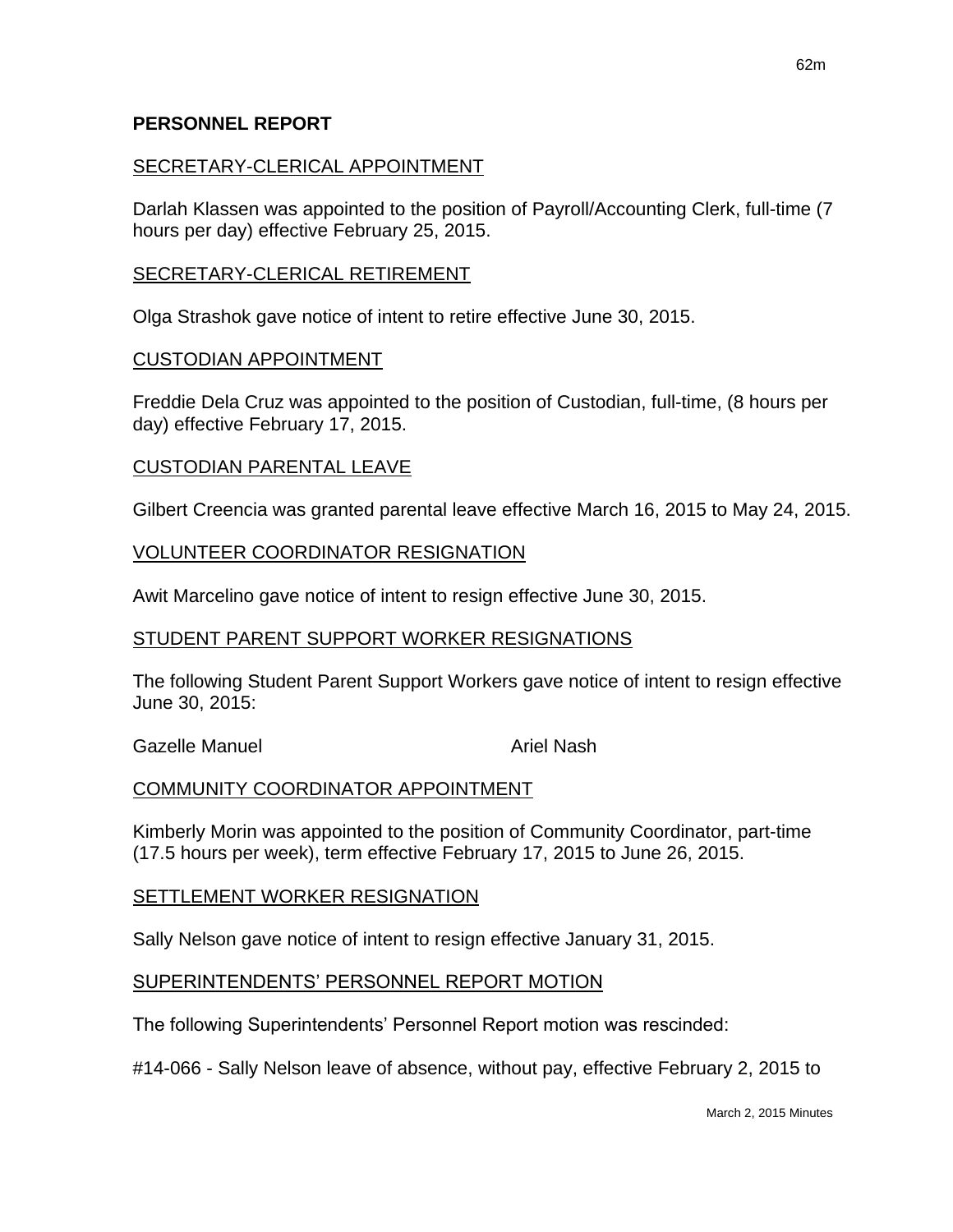March 31, 2016.

### **SUPERINTENDENTS' REPORT**

The following matters were received as information:

- **Personnel Matters.**
- Garden City Theatre Integrated Design Process.
- Board Retreat May 22 and 23, 2015 Hecla Island.
- 2015 Budget Update.

## **14-087 By-Law No. 2-2015 - Annual Borrowing By-Law**

Jaworski / Santos

That By-Law No. 2-2015 for the borrowing of monies for current operating purposes be given first reading. **Carried**

## **14-088 Suspension of Regular Order of Business**

Myskiw / Ploszay

That the Board suspend its regular order of business in order to give second and third reading to By-Law No. 2-2015 for the borrowing of monies for current operating purposes. **Carried**

## **14-089 By-Law No. 2-2015 - Annual Borrowing By-Law**

Dabee / Santos That By-Law No. 2-2015 for the borrowing of monies for current operating purposes be given second reading. **Carried**

## **14-090 By-Law No. 2-2015 - Annual Borrowing By-Law**

Jaworski / Santos

That By-Law No. 2-2015 for the borrowing of monies for current operating purposes be given third and final reading, be signed and sealed. **Carried**

## **14-091 Garden City Collegiate Science Trip**

#### McFarlane / Santos

That the proposed Garden City Collegiate science trip to the Galapagos Islands - Spring Break 2016 be approved. **Carried**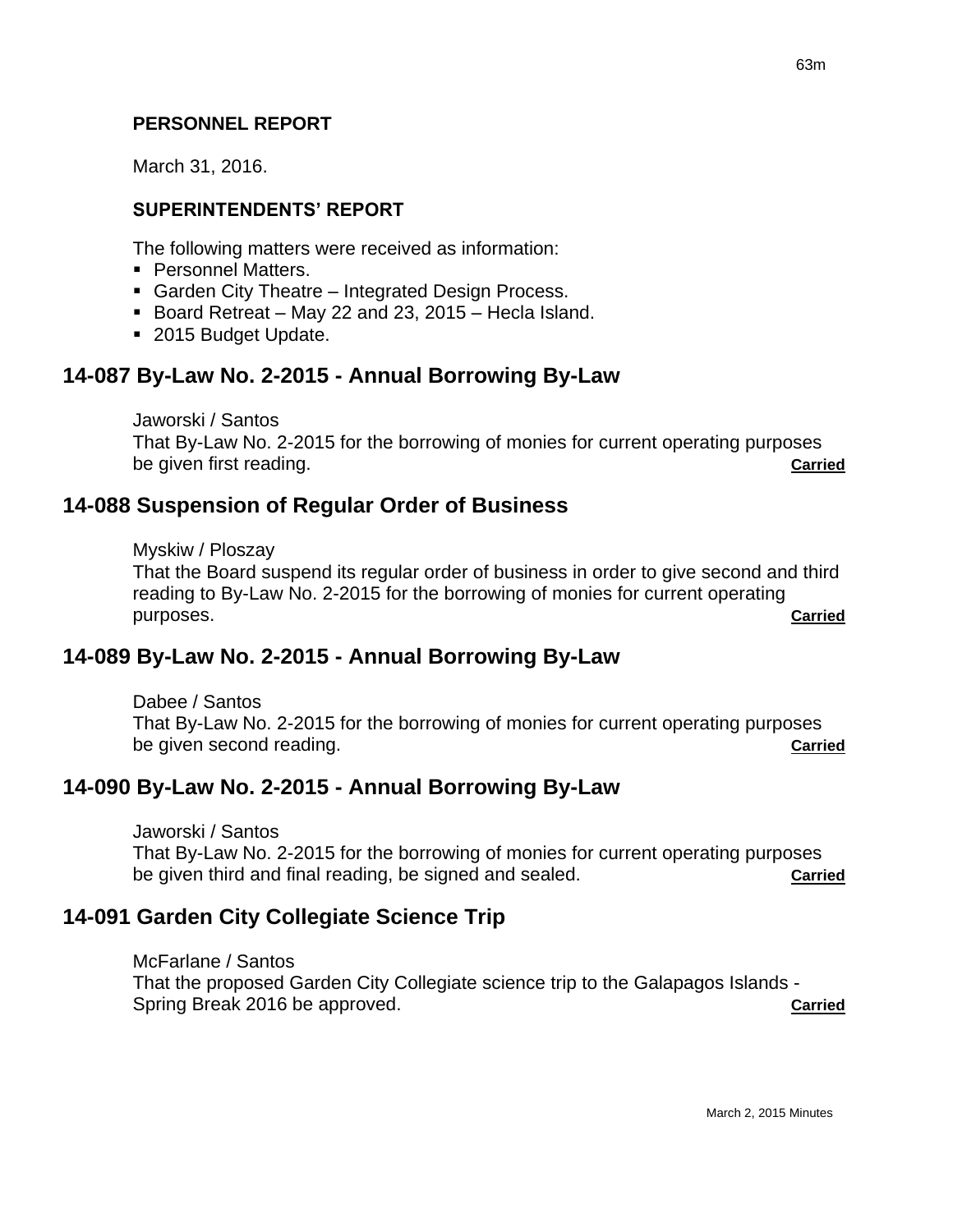## **14-092 By-Law No. 3-2015 – Borrowing By-Law**

Ploszay / Sawka That By-Law No. 3-2015 for the borrowing of monies for current operating purposes be given first reading. **Carried**

## **14-093 Suspension of Regular Order of Business**

Dabee / Santos

That the Board suspend its regular order of business in order to give second and third reading to By-Law No. 3-2015 for the borrowing of monies for current operating purposes. **Carried**

## **14-094 By-Law No. 3-2015 – Borrowing By-Law**

McFarlane / Ploszay

That By-Law No. 3-2015 for the borrowing of monies for current operating purposes be given second reading. **Carried**

## **14-095 By-Law No. 3-2015 – Borrowing By-Law**

Santos / Myskiw

That By-Law No. 3-2015 for the borrowing of monies for current operating purposes be given third and final reading, be signed and sealed. **Carried**

## **14-096 Maples Collegiate Science Lab**

Jaworski / Sawka

That the Board, having reviewed the Maples' Science Labs renovation plans prepared by Prairie Architects, approves them and requests the permission of the Public Schools Finance Board to proceed to tender with this project. **Carried**

### **SUPERINTENDENTS' REPORT**

The following matters were received as information:

- **Wind Chill Reading Update.**
- Precinct E Update.
- **Apple Schools.**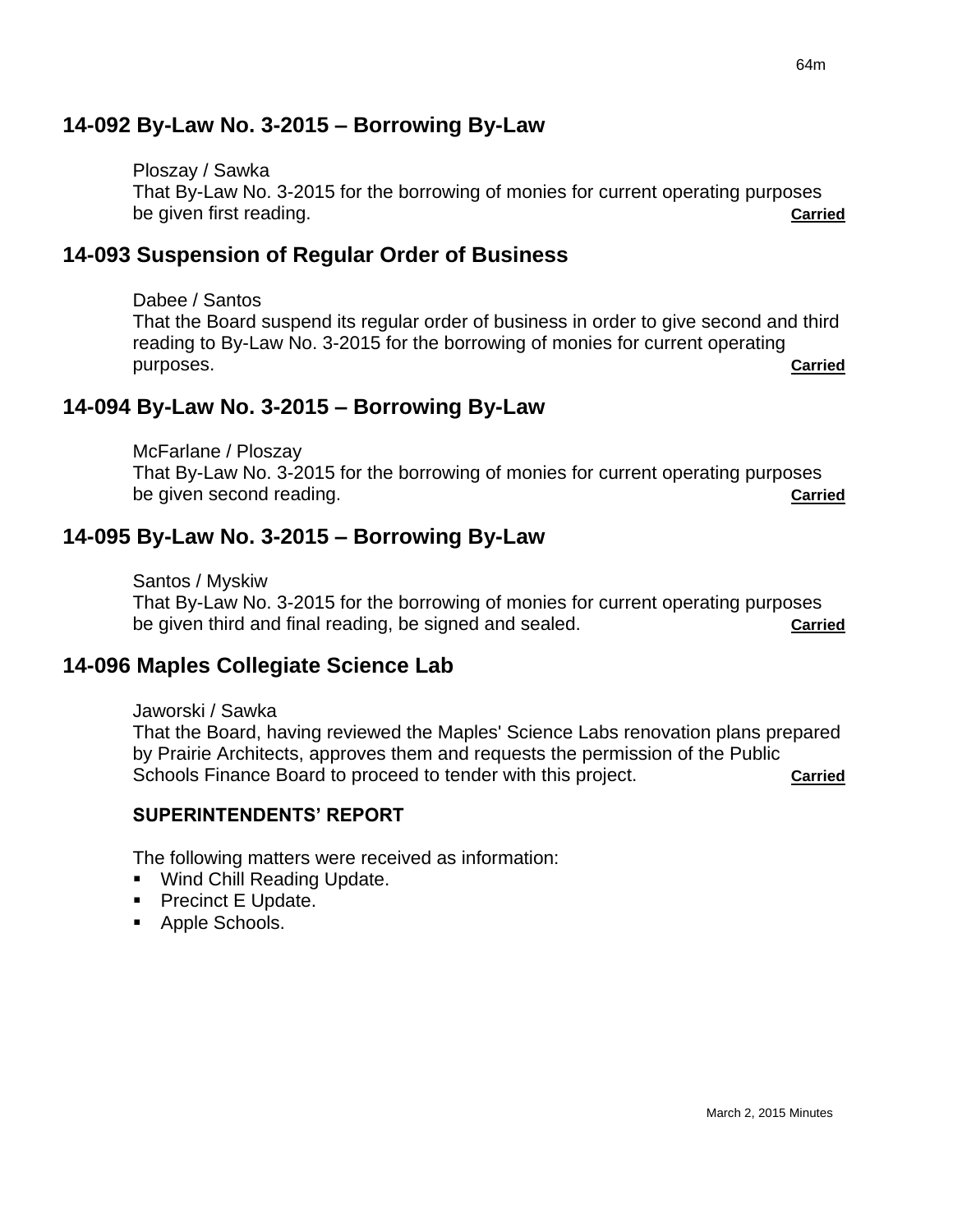### **CONSENT AGENDA**

## **14-097 Consent Agenda**

McFarlane / Cameron That the Consent Agenda be approved. **Carried**

Renew Support of Emergency Response Plan

That the Seven Oaks School Division renew its support of the Emergency Response Plan of the Rural Municipality of West St. Paul and Middlechurch Home of Winnipeg Inc. by providing resources such as the use of schools, buses, temporary shelter and other related equipment as may be required.

#### Architectural Testing Inc. Invoice No. 193699

That Invoice No. 193699 for the Garden City Collegiate East Wall/Roof Replacement project in the amount of \$840.00 be paid to Architectural Testing Inc.

Bockstael Construction Ltd. Invoice No. J002564

That Invoice No. J002564 for the Amber Trails School Site in the amount of \$46,116.58 be paid to Bockstael Construction Ltd.

#### Bockstael Construction Ltd. Invoice No. J002565

That Invoice No. J002565 for the Maples Collegiate Commons Addition project in the amount of \$45,093.30 be paid to Bockstael Construction Ltd.

Bockstael Construction Ltd. Certificate of Payment No. 19

That Certificate of Payment No. 19 for the Maples Collegiate Commons Addition project in the amount of \$9,958.23 be paid to Bockstael Construction Ltd.

### Statutory Holdback Certificate of Payment No. 19

That the 7.5% Statutory Holdback on Certificate of Payment No. 19 for the Maples Collegiate Commons Addition project in the amount of \$768.98 be paid to the Seven Oaks School Division/Bockstael 449 account.

Canotech Consultants Ltd. Certificate of Payment No. 6

That Certificate of Payment No. 6 for the Garden City Collegiate East Wall/Roof Replacement project in the amount of \$210,895.62 be paid to Canotech Consultants Ltd.

Statutory Holdback on Certificate of Payment No. 6

That the 7.5% Statutory Holdback on Certificate of Payment No. 6 for the Garden City Collegiate East Wall/Roof Replacement project in the amount of \$16,285.38 be paid to the Seven Oaks School Division/Canotech Consultant 454 account.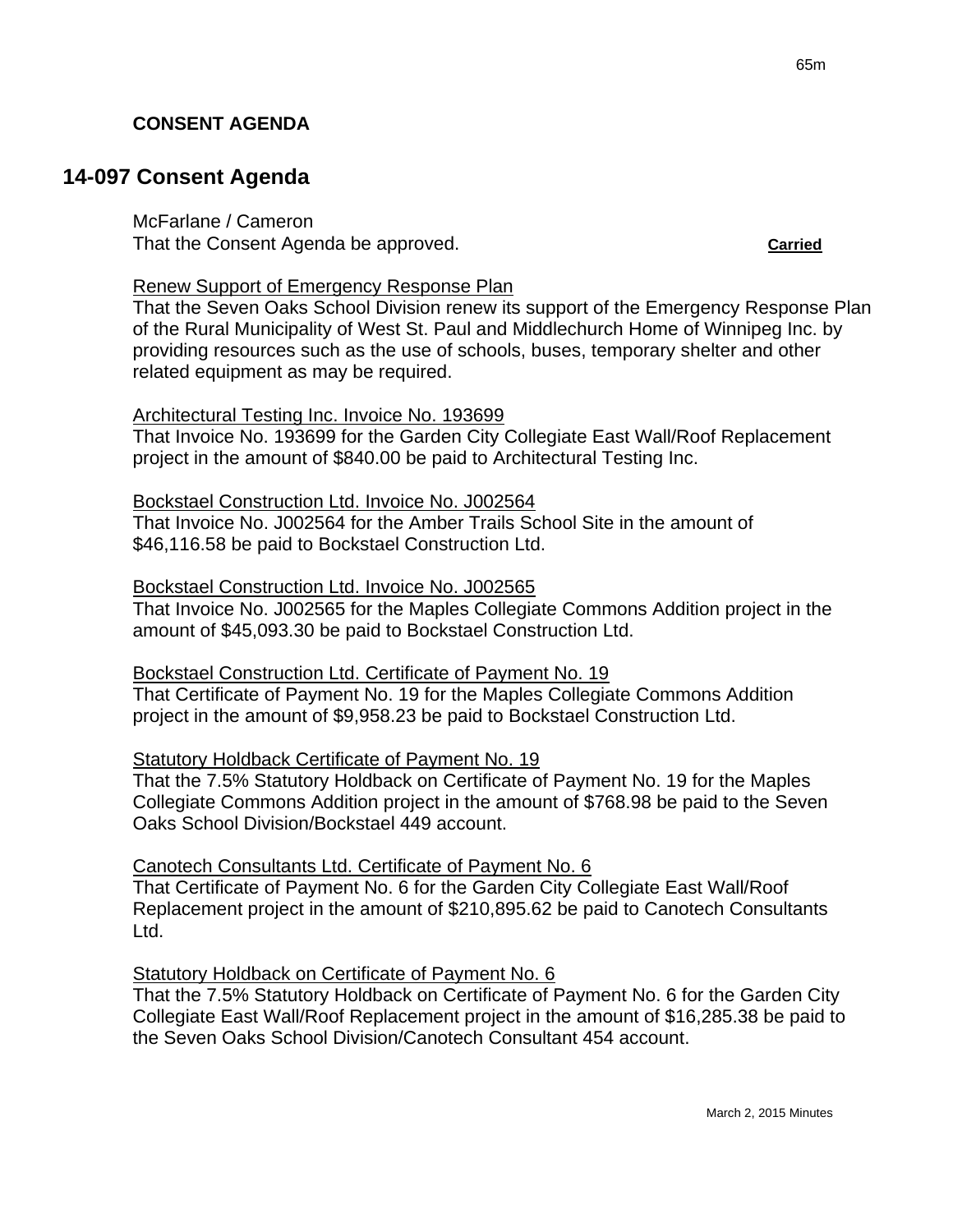### **CONSENT AGENDA**

#### D'Arcy & Deacon LLP Invoice No. 17442

That Invoice No. 17442 for the Precinct F Land Purchase in the amount of \$8,107.77 be paid to D'Arcy & Deacon LLP.

#### Gardon Construction Ltd. Certificate of Payment No. 5

That Certificate of Payment No. 5 for the MET School Relocation project in the amount of \$133,085.89 be paid to Gardon Construction Ltd.

#### Statutory Holdback on Certificate of Payment No. 5

That the 7.5% Statutory Holdback on Certificate of Payment No. 5 for the MET School

Relocation project in the amount of \$10,276.91 be paid to the Seven Oaks School Division/Gardon 456 account.

#### Integrated Designs Inc. Invoice No. 3423

That Invoice No. 3423 for the new Amber Trails School project in the amount of \$3,150.00 be paid to Integrated Designs Inc.

#### Landmark Planning & Design Inc. Invoice No. 33449

That Invoice No. 33449 for the MET School Relocation project in the amount of \$194.25 be paid to Landmark Planning & Design Inc.

#### Number Ten Architectural Group Invoice No. 14113

That Invoice No. 14113 for the Garden City Collegiate Skill Build Addition project in the amount of \$17,552.38 be paid to Number Ten Architectural Group.

#### Pinchin Ltd. Invoice No. 279521

That Invoice No. 279521 for the Elwick Elevator and Grooming Room project in the amount of \$1,312.50 be paid to Pinchin Ltd.

#### Prairie Architects Inc. Invoice No. 4493

That Invoice No. 4493 for the new Amber Trails School project in the amount of \$17,161.75 be paid to Prairie Architects Inc.

#### Prairie Architects Inc. Invoice No. 4496

That Invoice No. 4496 for the new École Rivière-Rouge project in the amount of \$17,377.47 be paid to Prairie Architects Inc.

#### Prairie Architects Inc. Invoice No. 4503

That Invoice No. 4503 for the Maples Collegiate Elevator project in the amount of \$4,510.80 be paid to Prairie Architects Inc.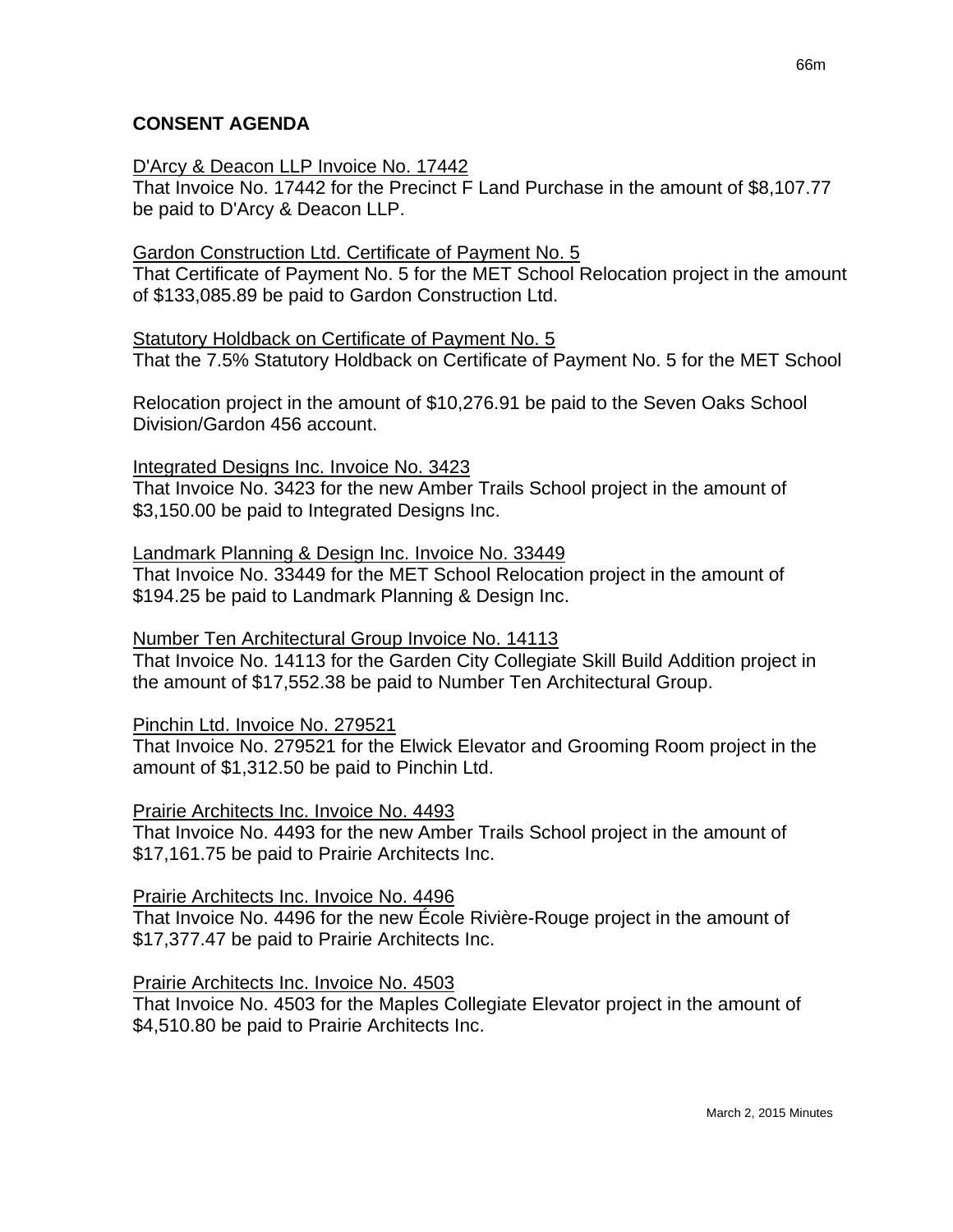## **CONSENT AGENDA**

### Prairie Architects Inc. Invoice No. 4502

That Invoice No. 4502 for the Maples Collegiate Science Labs Renovation project in the amount of \$4,228.88 be paid to Prairie Architects Inc.

### Prairie Architects Inc. Invoice No. 4497

That Invoice No. 4497 for the R.F. Morrison Addition project in the amount of \$4,932.56 be paid to Prairie Architects Inc.

## **ITEMS OF INFORMATION**

- Trustee Sarbit reported on the Safe and Caring Schools Conference.
- **Trustee Sarbit reported on the Neighborhood Network Resource meeting.**
- **Trustee Myskiw reported on the Riverdale West Development meeting.**

## **CORRESPONDENCE**

- Claudia Sarbit, Chair of the Board, Seven Oaks School Division. Letter to the Honourable Peter Bjornson regarding Equity in Funding.
- **MSBA 2015 Resolution Package.**
- Carolyn Duhamel, Executive Director, Manitoba School Boards Association. Posting of 2012-2013 EDI Results.
- Carolyn Duhamel, Executive Director, Manitoba School Boards Association. Use of school facilities as polling stations for Provincial Election - April 19, 2016.
- Manitoba News Release. Manitoba Government establishes commission to create road map for providing universally accessible Early Learning and Child Care.
- Evergreen School Division. Superintendent and CEO Bulletin.
- Family Services Early Learning and Child Care. Application for the Family Choices Building Fund - School Based Stream has been received and is currently being considered for Seven Oaks Child Daycare Centre Inc. at R.F. Morrison School.
- Twentieth National Congress on Rural Education in Canada. Celebrating Rural Schools: Looking Back and Looking Forward, March 29 to 31, 2015 - Saskatoon, Saskatchewan.
- TJ's Gift Foundation Champions Awards.
- Stone Soup 2015. Wednesday, March 11 from 11:30 a.m. to 1:30 p.m. Manitoba Hydro Lobby.
- TJ's Gift Foundation. 9th Annual TJ's Gift Gala, May 13, 2015 Canad Inns Polo Park.
- Peter Bjornson, Minister of Education and Advanced Learning. Garden City Collegiate, Vocational Addition and Renovation Skill Build Initiative - Ministerial Award.
- Darryl Gervais, Director, Manitoba Education and Advanced Learning. Refuse Refuse (ri-fyooz ref-yoos): A Guide to waste Reduction in Manitoba Schools.